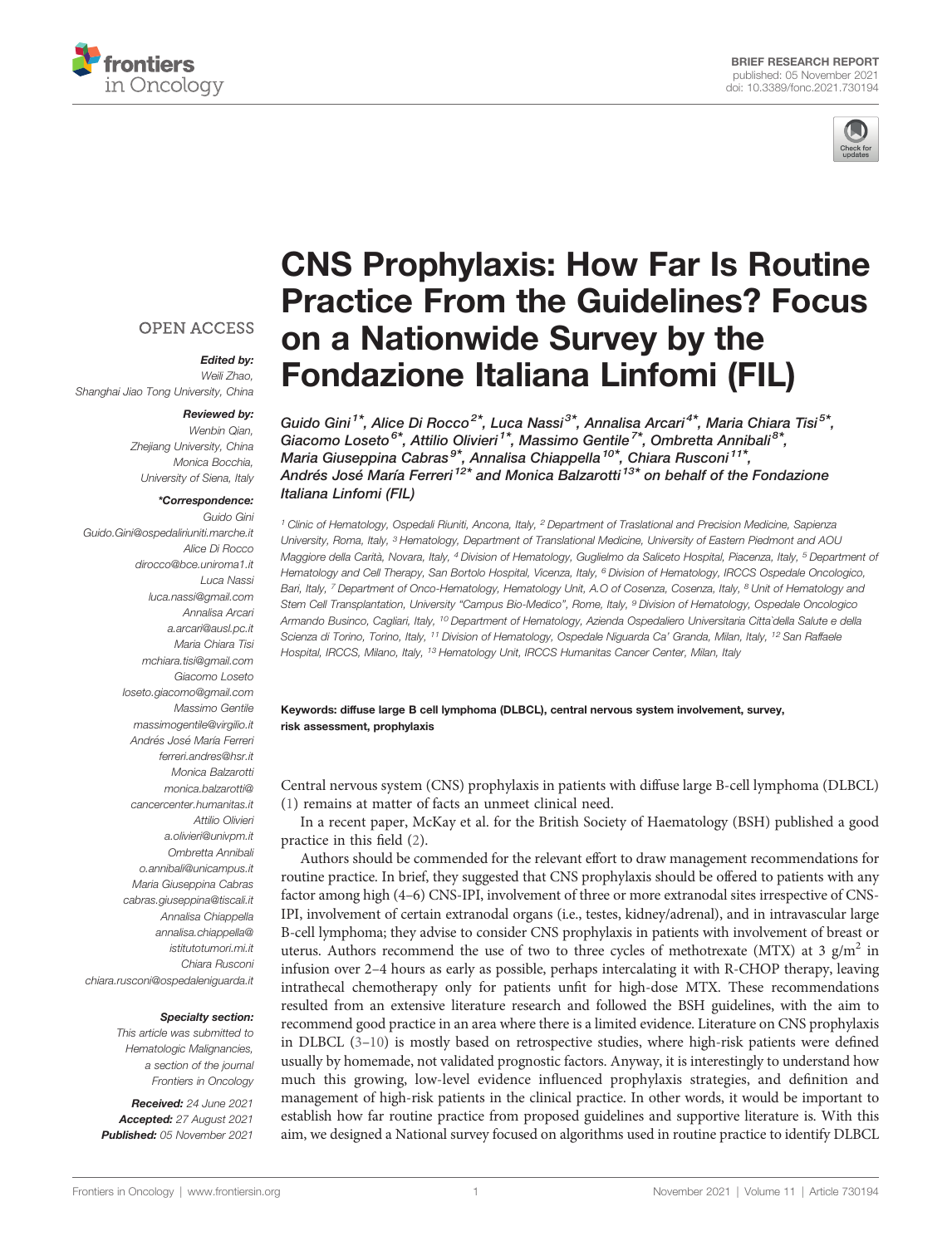patients at high CNS risk and on strategies to prevent CNS dissemination in Italian cancer centers. A questionnaire designed after consultation with specialist clinicians and a review of published literature was sent to cancer centers referring to the Fondazione Italiana Linfomi (FIL) in July 2018. The primary objectives of this study were to establish strategies used to detect CNS dissemination and to identify high CNS risk patients and preferred CNS prophylaxis in real-life practice, between 2014 and 2018. More in detail, each center was asked to specify the characteristics of the patients considered at high CNS risk (i.e., CNS-IPI > 4, extranodal sites, biological parameters, and chromosomal abnormalities) as well as the list of extranodal organs considered at high risk of CNS relapse (i.e., paravertebral, kidney, adrenal, massive facial, nasopharynx, testicle, and uterus). Information on procedures routinely used to exclude CNS disease (i.e., type of neuroimaging and/or lumbar puncture) and availability of exams on the cerebrospinal fluid (physico-chemical, cytological, flow cytometric) was requested. Information on the routinely use of genetic and molecular tools like cell of origin, chromosomal translocations, and myc/bcl-2/ bcl-6 immunostaining was also collected.

Sixty-three (57%) of the 110 invited FIL centers fulfilled the survey.

The survey suggest a concordance between guidelines and clinical practice regarding the criteria used to define patients with high risk of CNS dissemination: CNS-IPI is considered in 87% of centers, and 71% of centers considered the involvement of extranodal organs with reported risk of CNS dissemination. These findings reflect a diffuse acceptance of CNS-IPI in routine practice, whereas a lower use of high-risk extranodal sites may be due to uncertainties in literature on the prognostic value of some sites.

In fact, 92% of centers considered at high risk for CNS relapse the involvement of at least one of the following extranodal organs: kidney, adrenal gland, nasopharynx, and testicle, which is in line with ESMO guidelines [\(11](#page-2-0)). Conversely, consensus is lacking for involvement of breast, orbit, paranasal sinus, and skeleton; probably because assessed series were small, included varied lymphoma entities and were treated with different approaches ([12\)](#page-2-0). In agreement with BSH guidelines, only 5% of Italian centers use genetic abnormalities to define CNS risk, which reflects inconsistent results in available literature on double hit lymphoma ([13](#page-2-0)–[15\)](#page-2-0) and double expresser lymphoma ([16,](#page-2-0) [17](#page-2-0)). Although the combined assessment of CNS-IPI and cell of origin by gene expression profiling seems to be associated with a high predictive sensitivity ([18\)](#page-2-0), a diffuse use of this strategy to guide CNS prophylaxis indication will require independent confirmatory studies and a wider use of gene-expression profiling in routine practice ([19\)](#page-2-0). Patients with double/triple and/or ABC and/or double expresser lymphomas were considered at high risk of CNS relapse in in 38 (60%) centers, whereas only those with double\triple hit lymphoma were considered really high risk in six centers (9%).

CNS disease status was assessed by imaging even among asymptomatic patients in 73% of centers, but only half of them use MRI routinely, the others used the less sensitive whole-brain

CT scan. Complete diagnostics in cerebrospinal fluid analysis (CSF; physical-chemical, cytological, flow cytometric) are used in 79% of centers, whereas CSF flow cytometry is not routinely performed in 10 (16%) centers. Meningeal/CSF involvement was defined exclusively by positive CSF cytology examination in 19 (30%) centers, whereas the only positive flow cytometry was enough to define this event in 41 (65%) centers. Noteworthy, this is not discussed on international guidelines, but a large retrospective study suggests that most patients with positive CSF flow cytometry and negative CSF cytology will develop more evident CNS disease early ([20\)](#page-2-0).

There is gap between guidelines and routine practice regarding the type of CNS prophylaxis; only 40% of participating centers use intravenous MTX at a dose of 1.5 to 3 gr/sqm), with or without intrathecal drug delivery, as CNS prophylaxis, whereas 58% of centers use only intrathecal chemotherapy. This may reflect discrepancies between previously published guidelines: NCCN suggests equally intrathecal and intravenous chemotherapy [\(21](#page-2-0)), while ESMO guidelines recognize that intrathecal injections of methotrexate may not be an optimal method, and that intravenous high-dose methotrexate is associated with a lower CNS recurrence rate [\(11\)](#page-2-0).

This survey shows real-life practice in a representative group of Italian hematological centers. However, it exhibits a few limitations. In particular, prevalently large- or medium-size centers participated, which could have introduced an interpretation bias, mostly in the case small center could show a lower adherence to international guidelines. This survey was produced in Italy and compared with recommendations written by UK colleagues, with consequent weakness regarding differences in patient managements, reimbursement of therapies, among others. With these limitations, this survey highlights the substantial inter-center differences in the use of methods of diagnosis and prophylaxis of CNS involvement in DLBCL patients. The growing literature has been progressively incorporated in international guidelines, but level of evidence of available studies should be improved to draw undebatable recommendations. These achievements should be followed by educational efforts to disseminate these recommendations so that they will soon be incorporated into routine practice.

# DATA AVAILABILITY STATEMENT

The original contributions presented in the study are included in the article/supplementary material. Further inquiries can be directed to the corresponding authors.

# AUTHOR CONTRIBUTIONS

GG, AR, MS, LN, AA, MT, GL, MG, OA, AF, and MB contributed to conception and design of the study. All authors contributed to manuscript revision, read, and approved the submitted version.